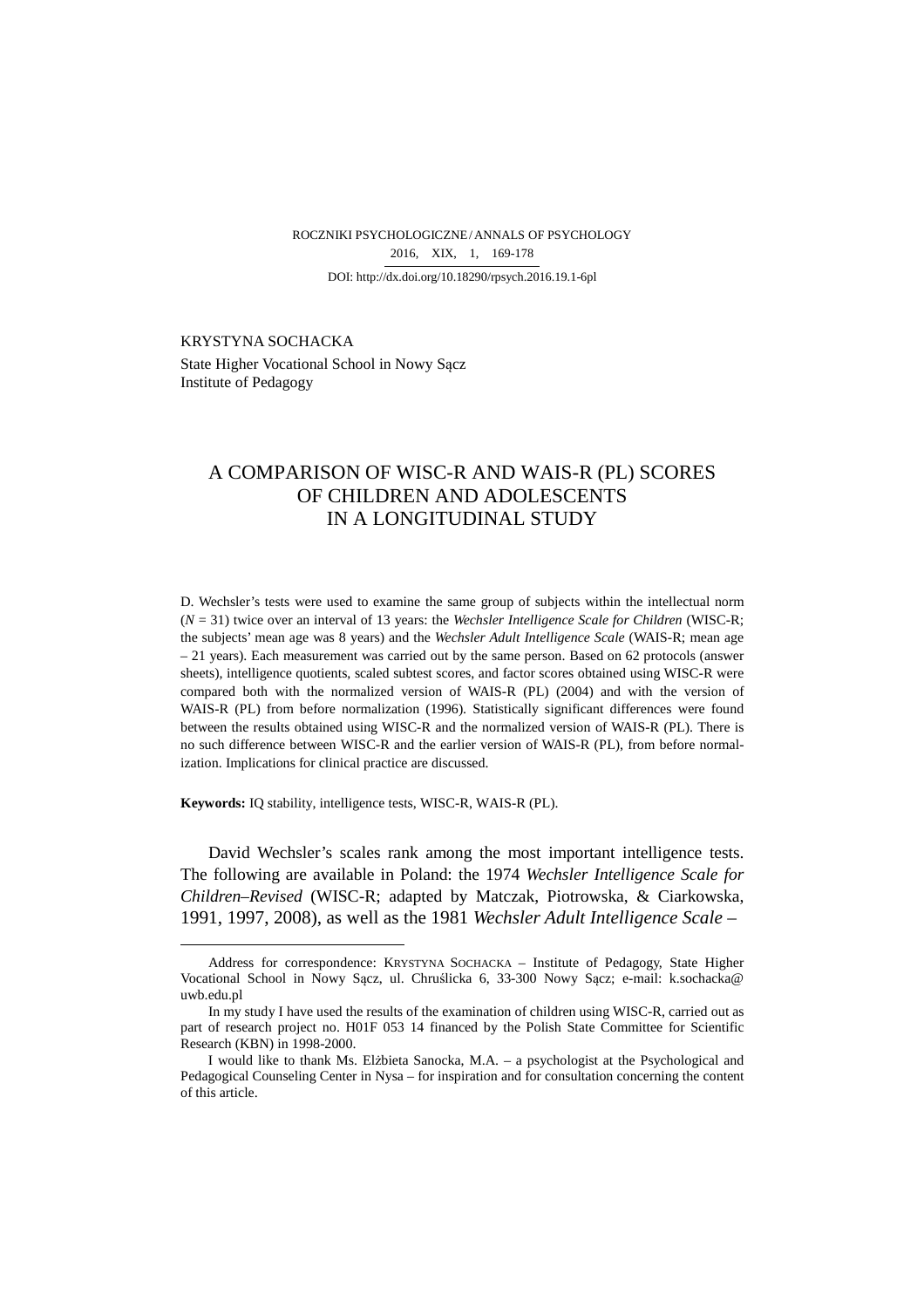*Revised* (WAIS-R; adapted by Brzeziński, Gaul, Hornowska, Machowski, & Zakrzewska, 1996) and its renormalized version (Brzeziński et al., 2007), in which, among other modifications, the procedure of computing scaled scores was changed<sup>1</sup> (Zakrzewska, 2001). These are not new versions of Wechsler's scales, and they are no longer used in most countries now. When it comes to the advantages of their Polish adaptations, it is stressed that they meet the conditions of reliability, validity, and normalization (Krasowicz-Kupis & Wiejak, 2006).

What has become an object of interest is the comparability of scores obtained in tests for children and adults. The acknowledgment that the level of intellectual competence constitutes a relatively stable human characteristic that distinguishes a person from others (Nęcka, 2003) gives rise to the expectation that intelligence test scores in different periods of life will be similar. Although it is subject to developmental, degenerative, or civilizational changes, intelligence should maintain a stable position in consecutive measurements against the background of the age group. An intelligence quotient (IQ) of 100 is equal to the average in a given population, and in that sense it is a constant value. Longitudinal studies confirmed the stability of test scores over the periods of elementary, secondary, and higher education (Anastasi & Urbina, 1999). Studies of population groups (Flynn, 2006) showed that, as the norms become older, there is an increase in test scores (the Flynn effect). For the Wechsler scales, the rate of this increase is about 0.3 points a year. The most overestimated IQ values were observed in people with a low level of intelligence.

American researchers have demonstrated on numerous occasions that WISC-R and WAIS-R scores are not equivalent  $(Spitz, 1989)^2$ . The scores were higher in measurements using the scale for adults (WAIS-R) than in those using the scale for children (WISC-R), most often on the *Verbal Scale* and on the *Full Scale* (Grace & Sweeney, 1986; Vance, Brown, Hankins, & Furgerson, 1987; Wilcoxon, 1982). On the other hand, the equivalence of the tests was confirmed by Sattler, Polifka, Polifka, and Hilsen (1984). These authors found no significant differences between two tests completed by adolescents over an interval of four years. Higher scores were also obtained in WISC-R than in WAIS-R (Slate, Frost, & Cross, 1990), which was explained as stemming from WISC-R norms being older compared to WAIS-R norms.

 $\overline{a}$ 

 $1$  Tables for the conversion of raw scores into scaled scores were developed for each age group – not, as previously, in relation to the scores of the reference group composed of people aged 20-34 years with the highest intellectual level.

 $2^{2}$  The references are made to the literature of the 1980s, when these scales were in use before they were superseded in the 1990s by newer versions (WISC-III and WAIS-III).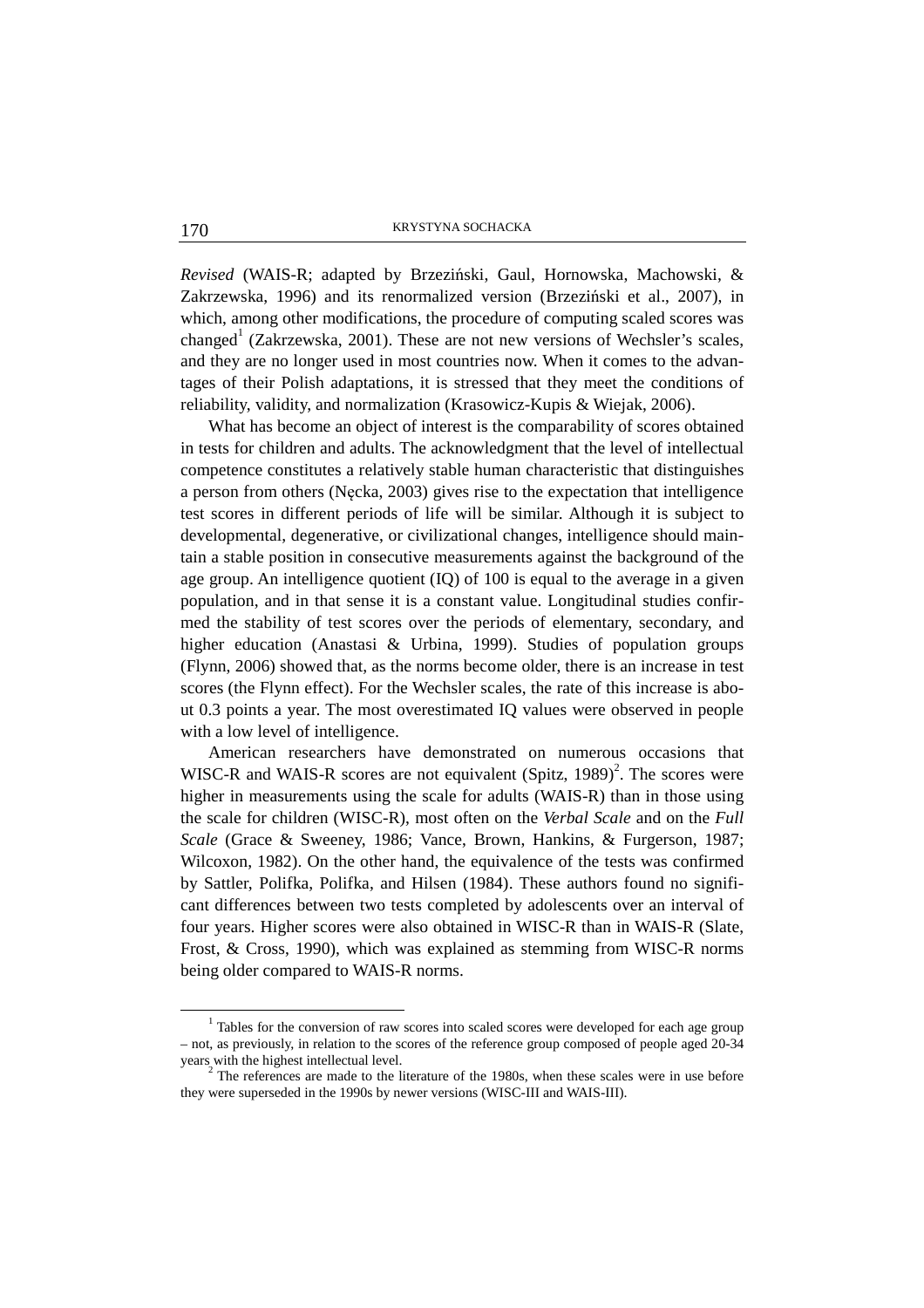Sixteen-year-olds were tested the most often, since both scales contain norms for this age. Contrary to the expectations that the tasks from the test for children would be easier, 16-year-olds scored higher in the test for adults. The differences depended on the level of intelligence and increased at low IQ values. Wechsler (1981) demonstrated that in a broad range of average scores WISC-R and WAIS-R for 16-year-olds remain comparable, while discrepancies are observed in the case of examinees with a low intellectual level, who score higher in WAIS-R, and in examinees with the highest intelligence, who score higher in WISC-R.

A discrepancy between the two scales is also observed by Polish practicing psychologists. According to Aleksandra Jaworowska (2011), it stems from the different conventions of computing the scores. A participant aged 16.5 years who solves one task from each test in WISC-R will score 10 scaled points and an IQ below 40, whereas in WAIS-R he or she will score 17 points and an IQ of 46. This is a serious assessment problem particularly in a situation when students diagnosed for many years using WISC-R as having a moderate intellectual disability are re-examined using WAIS-R (PL) after finishing school or coming of age and obtain scores indicating a light degree of disability even though the level of their functioning at school or in society has not changed. Such a psychometric diagnosis may have serious administrative consequences; for instance, it may deprive a person of eligibility for social pension. It is worth noting that this problem appeared with the 2004 renormalized version of WAIS-R (PL). Practice shows, however, that in a problematic situation of a large discrepancy between WISC-R and WAIS-R (PL) scores it is enough to return to the 1996 version of WAIS-R (PL) to obtain a level of cognitive ability for a particular person that is comparable to that measured using WISC-R.

The assessment problems of practitioners, the diverse opinions of American researchers, and the lack of Polish studies concerning the stability of test achievements in childhood and adolescence have all contributed to my decision to address this issue in research. The discrepancy between the scales in intellectually disabled people has been confirmed by American researchers. It is also signaled by practicing psychologists. When it comes to scores within the norm, reports are ambiguous. Therefore, I sought the answer to the question of whether in the average score band WISC-R and WAIS-R (PL) will be correspond, or whether, as in the case of low scores, they will differ significantly.

Following the suggestions of practicing psychologists concerning the differences between the 1996 and 2004 versions of WAIS-R (PL), I formulated the questions and hypotheses separately for each version of the test. Taking into account the cited findings reported by Wechsler (1981) and others (cf. Anastasi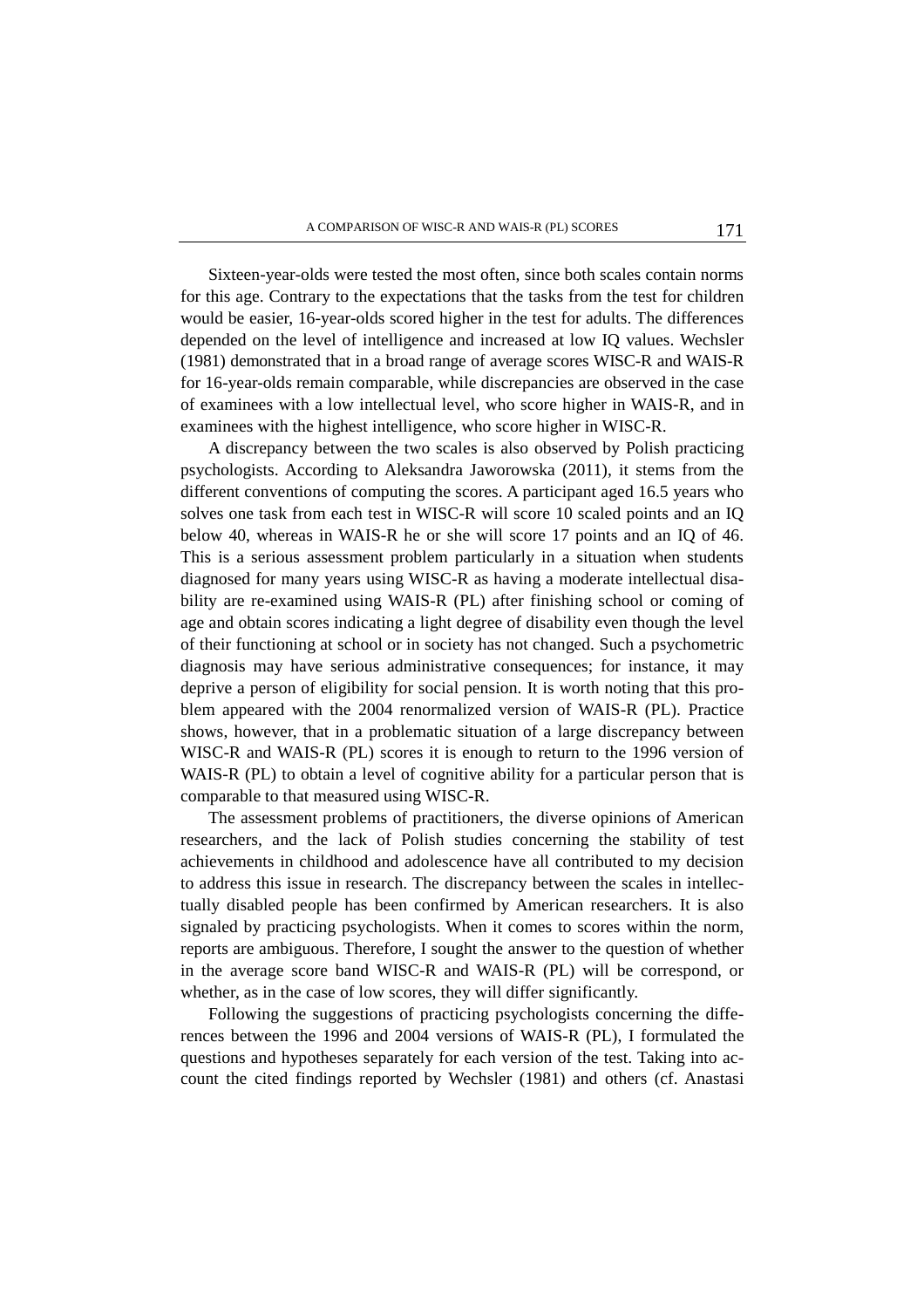& Urbina, 1999) and considering that practitioners' reports relate to low scores, I assumed that in the group of people within the intellectual norm there would be no differences between WISC-R and the 2004 version of WAIS-R (PL). Likewise, I assumed that in this group there would be no significant differences between WISC-R and the 1996 version of WAIS-R (PL), either. I tested the above hypotheses in a longitudinal study, comparing WISC-R scores with those obtained in WAIS-R (PL), both the renormalized version (2004) and the one before renormalization (1996). I devoted special attention to the implications for psychological practice.

#### **METHOD**

The same people  $(N = 31, 20$  women and 11 men) were examined twice, using WISC-R at the age of about 8 years and using WAIS-R (PL) at about 21 years. Table 1 illustrates the structure of the sample in the second examination.

| structure of the sumple |           |       |     |            |    |
|-------------------------|-----------|-------|-----|------------|----|
| <b>Studies</b>          |           | Women | Men | Total<br>4 |    |
| Nonstudent              |           | 3     |     |            |    |
| Nonpublic university    | Part-time |       |     |            | 6  |
|                         | Full-time |       | 3   | 4          |    |
| Public university       | Part-time | 4     | 2   | 6          | 21 |
|                         | Full-time | 11    | 4   | 15         |    |
| Total                   |           | 20    | 11  | 31         |    |

I computed test results for adults in two ways: (1) in accordance with the 2004 instruction and norms for WAIS-R (PL) and (2) in accordance with the 1996 instruction and norms for WAIS-R (PL). This was possible due to small changes in the research procedure between the two versions and fundamental changes in the way of scaling the scores. I compared the intelligence quotients obtained in the *Full, Verbal,* and *Nonverbal (Performance) Scales*, scaled scores in each test, and factor scores. The values for factors were determined in accordance with the three-factor model (Zakrzewska, 2000). A comparison of mean values made it possible to check to what extent a given trait remained stable in time. Correlation coefficients showed to what extent the participants retained

Table 1 *Structure of the Sample*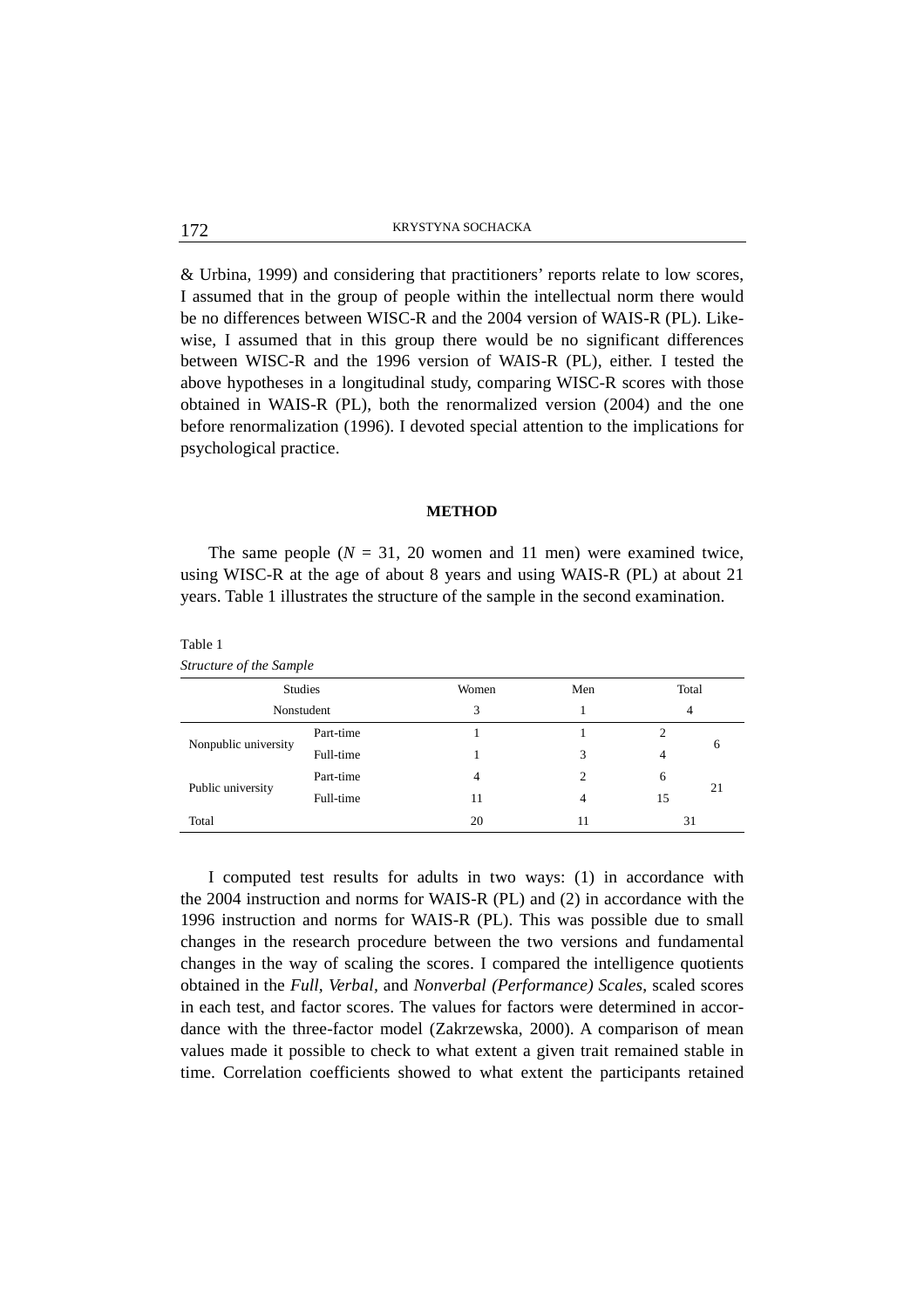their position against the background of the group in terms of the level of the investigated characteristic. In the analysis of data, I used the SPSS statistical package. The significance of differences between WISC-R and WAIS-R (PL) scores was assessed using Student's *t*-test (*t*) for dependent samples, and the covariance of results was illustrated using Pearson's correlation coefficient (*r*).

## **RESULTS**

## **WISC-R and the 2004 renormalized version of WAIS-R (PL)**

The comparison of mean IQ values revealed significant differences in favor of WAIS-R (PL) in the Full Scale and in the Verbal Scale. In the case of the Performance Scale, the difference is not statistically significant. The correlation coefficients turned out to be significant. The positive relationship between the scores in the two tests means that, in terms of the investigated characteristic, the participants retain their position against the background of the group. Results in each test are presented in Figure 1.





*Figure 1.* Profiles of WISC-R and the 2004 version of WAIS-R (PL).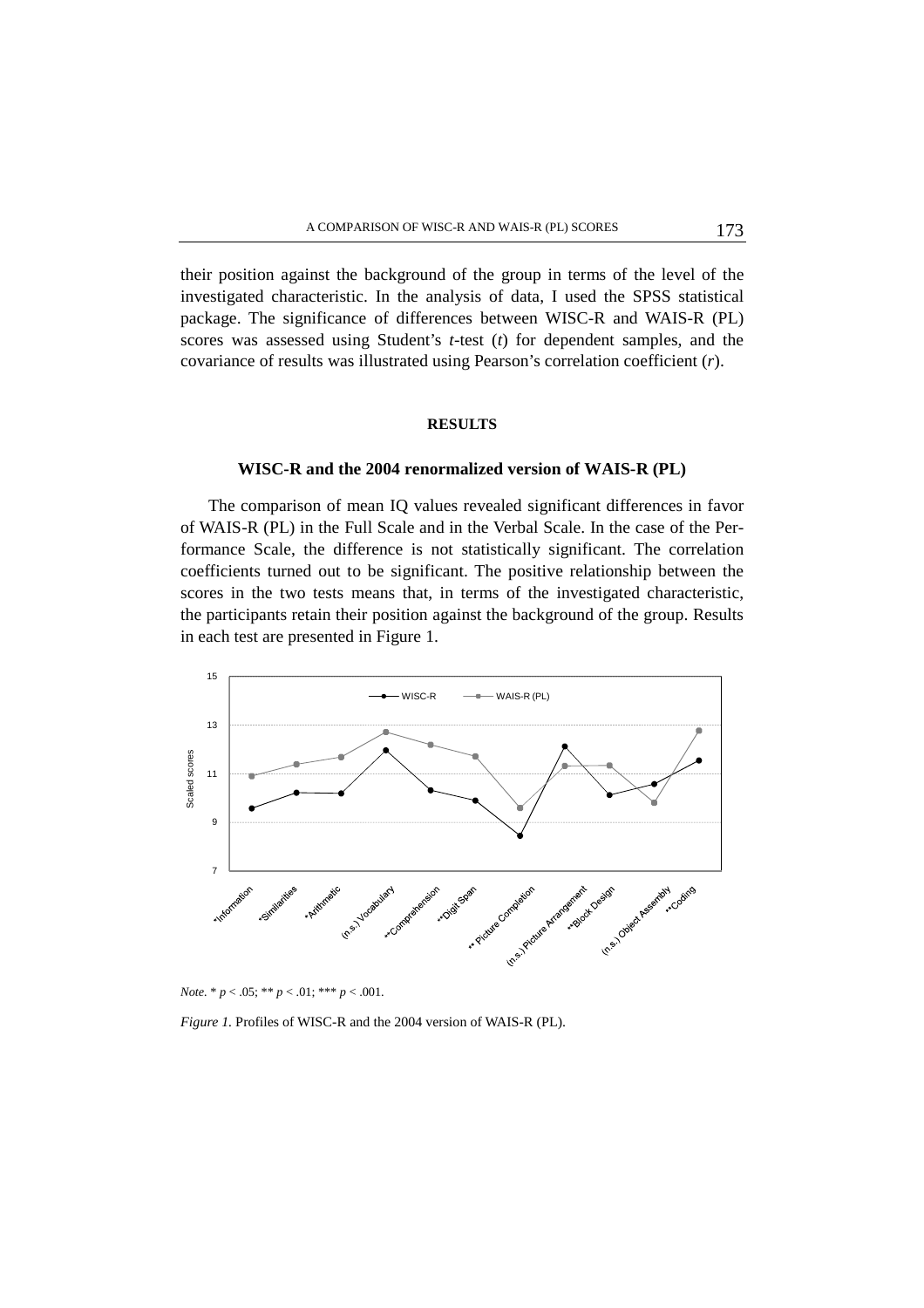KRYSTYNA SOCHACKA 174

In most tests, the mean values are significantly higher in the case of WAIS-R (PL). The scores in the two scales are similar in three tests (*Vocabulary, Picture Arrangement, Object Assembly*). The course of the curves illustrating the measurements at two points in time is similar and changes occur unidirectionally. This covariance is significant in the case of the following subtests: *Information*  (*r* = .46, *p* < .01), *Similarities* (*r* = .59, *p* < .01), *Block Design* (*r* = .58, *p* < .01), *Coding* ( $r = .56$ ,  $p < .01$ ), *Picture Arrangement* ( $r = .38$ ,  $p < .05$ ), and *Object Assembly* (*r* = .44, *p* < .05). Pairs of factor scores on *Verbal Comprehension*   $(t = -2.95, p < .01, r = .79, p < .001)$  as well as *Memory and Freedom from Distractibility* ( $t = -4.09$ ,  $p < .001$ ,  $r = .47$ ,  $p < .01$ ) differ significantly in favor of WAIS-R (PL). The difference between the mean scores on *Perceptual Organization (t* = -.52 *ns., r* = .60, *p* < .001) is not significant. The correlations are significant, and the relationship between each pair of factor scores is positive.

## **WISC-R and the 1996 version of WAIS-R (PL)**

The procedure of converting raw scores into scaled scores in the 1996 version of WAIS-R (PL) caused a considerable decrease in scores compared to the renormalized version in the *Full Scale* (*t* = 13.25, *p* < .001), the *Verbal Scale*  $(t = 14.42, p < .001)$ , and the *Performance Scale*  $(t = 6.78, p < .001)$ . As a result, the differences between *Full-Scale* and the *Verbal IQs* decreased considerably, becoming statistically nonsignificant. The decrease in *Performance Scale* scores resulted in the previously nonsignificant differences growing, in favor of WISC-R this time. In three tests of the *Performance Scale* (*Picture Completion*, *Block Design*, and *Coding*) the differences remained in favor of WAIS-R (PL). As previously, the correlation coefficients are statistically significant and indicate a positive relationship between the tests. Figure 2 illustrates specific tests of the *Verbal* and *Nonverbal* Scales.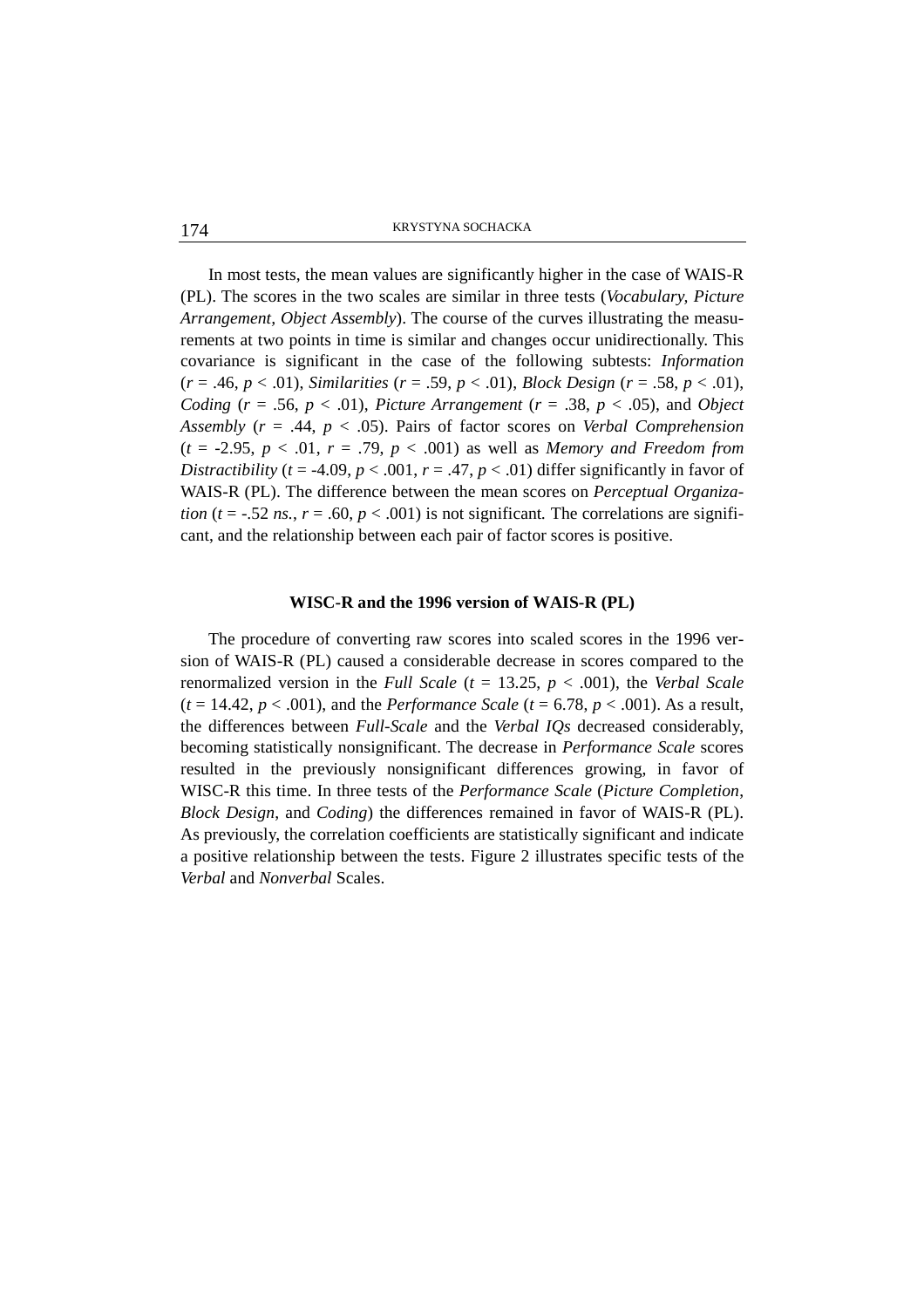

*Figure 2.* Profiles of WISC-R and the 1996 version of WAIS-R (PL).

Differences between the *Verbal Scale* tests of WISC-R and the 1996 version of WAIS-R (PL) are not statistically significant, while those between *Performance Scale* tests vary. They differ significantly in favor of the test for children in the case of *Picture Arrangement* and in favor of the test for adults in the case of three subtests: *Picture Completion*, *Block Design*, and *Coding.* Correlation coefficients are significant in: *Similarities* ( $r = .63$ ,  $p < .001$ ), *Information* ( $r = .52$ , *p* < .01), *Digit Span* (*r* = .55, *p* < .001), *Block Design* (*r* = .59, *p* < .01), *Coding* (*r* = .56, *p* < .01), *Object Assembly* (*r* = .51, *p* < .01), and *Picture Arrangement*  (*r* = .43, *p* < .05). The difference between pairs of factor scores in *Verbal Comprehension* ( $t = 3.46$ ,  $p < .01$ ,  $r = .70$ ,  $p < .001$ ) is in favor of WISC-R, which is the opposite of the situation in the 2004 version of WAIS-R (PL) and different than in the comparison of *Verbal IQs*. The difference between the *Perceptual Organization* factor scores ( $t = 0.47$  *ns.*,  $r = .42$ ,  $p < .05$ ) is nonsignificant, just like in the comparison with the more recent version of WAIS-R (PL), but also differently than in the comparison of *Performance IQs*. The third factor, *Memory and Freedom from Distractibility (* $t = -3.67$ *,*  $p < .01$ *,*  $r = .52$ *,*  $p < .01$ *), comes out* in favor of adolescents in the case of both ways of converting scores, which makes it legitimate to acknowledge real progress in this respect between the compared examinations.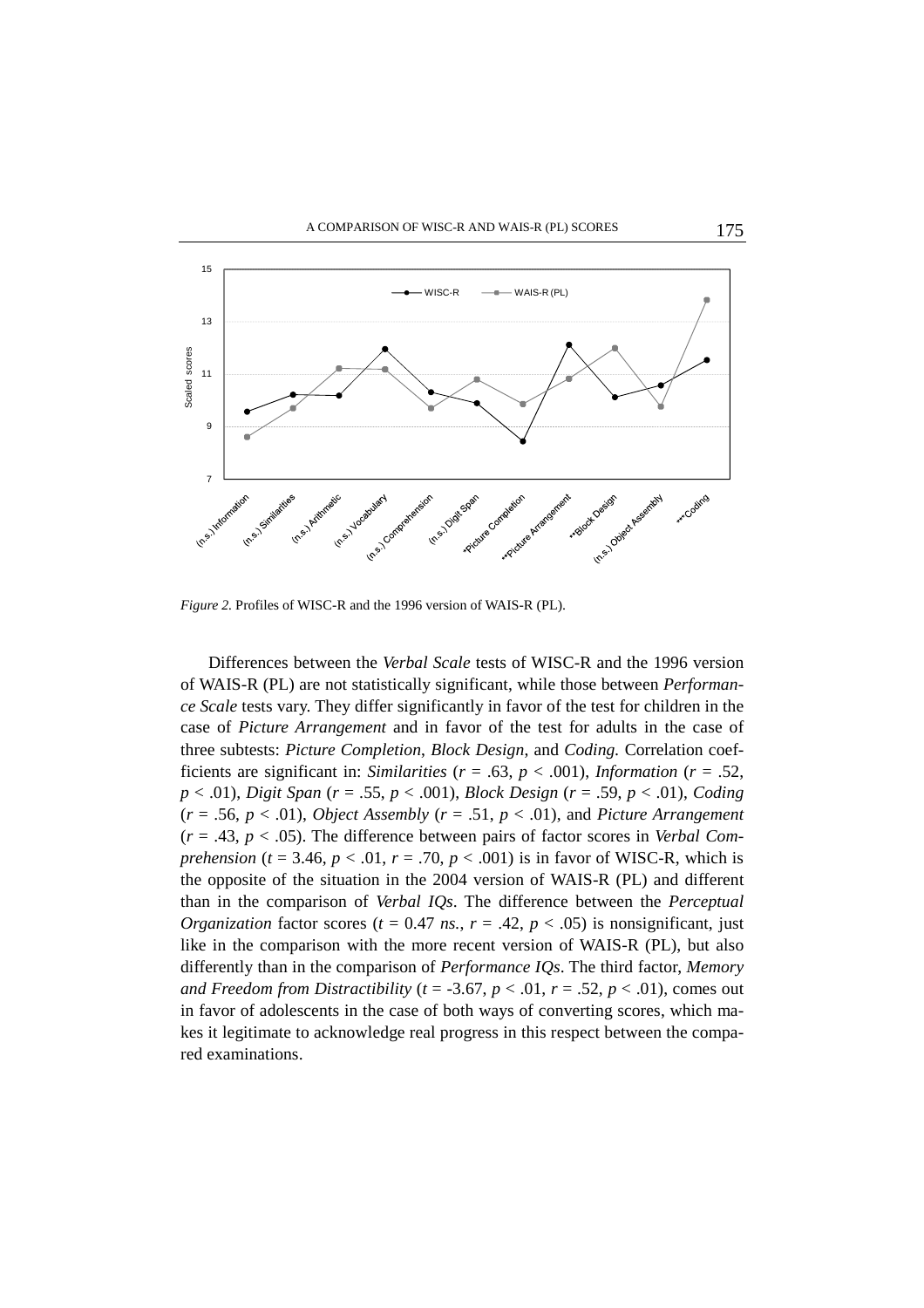### **DISCUSSION**

The comparison of scores obtained by individuals within the intellectual norm, tested using WISC-R and WAIS-R (PL), the version currently used in Poland, suggests that during the time between the measurements the group developed their verbal abilities, while the nonverbal abilities remained at the same level. This result is consistent with the findings of American researchers and contradicts the supposition that the two scales are equivalent when it comes to average scores. The comparison of the scale for children and the 1996 version of the scale for adults yielded different results. They suggest that the performance abilities of the group decreased between the measurements, while verbal abilities remained at a comparable level.

The differences between the scores of children and young people, determined by the version of WAIS-R (PL) that was administered, cannot be explained by the Flynn effect. According to Flynn (2006), older norms inflate scores, whereas the study has revealed the reverse: namely, that the scores compared to the older norms for the 1996 version of WAIS-R (PL) were significantly lower than those compared to the more recent norms for the 2004 version of WAIS-R (PL). It thus turned out that not only in the low IQ range but also in the average IQ range the scores in the 2004 version of WAIS-R (PL) were significantly higher compared to WISC-R. Observations of this kind have not been reported by practitioners. In the average score range, such a change may escape the attention of assessment psychologists. In individuals within the intellectual norm, progress in mental development is much less often monitored using tests. Moreover, in interpretation it is easier to assume that changes are a natural consequence of a particular person's development.

Uncertainty arises, however, as to whether the increase in WAIS-R (PL) scores can be treated as an effect of changes in the level of cognitive functioning between childhood and adolescence. A positive answer is supported, on the one hand, by the dynamics of development in the period investigated, and on the other by the strict association of test scores with the abilities developed in schools. Measurements usually show an increase in scores in people who continue education for a longer time (Anastasi & Urbina, 1999). The participants in the study were students, who practiced these academic skills between the measurements. It is stated in the test manual (Brzeziński et al., 2007) that the variable differentiating WAIS-R (PL) scores the most strongly is education level. However, assuming the constancy of IQ during the life span, changes observed in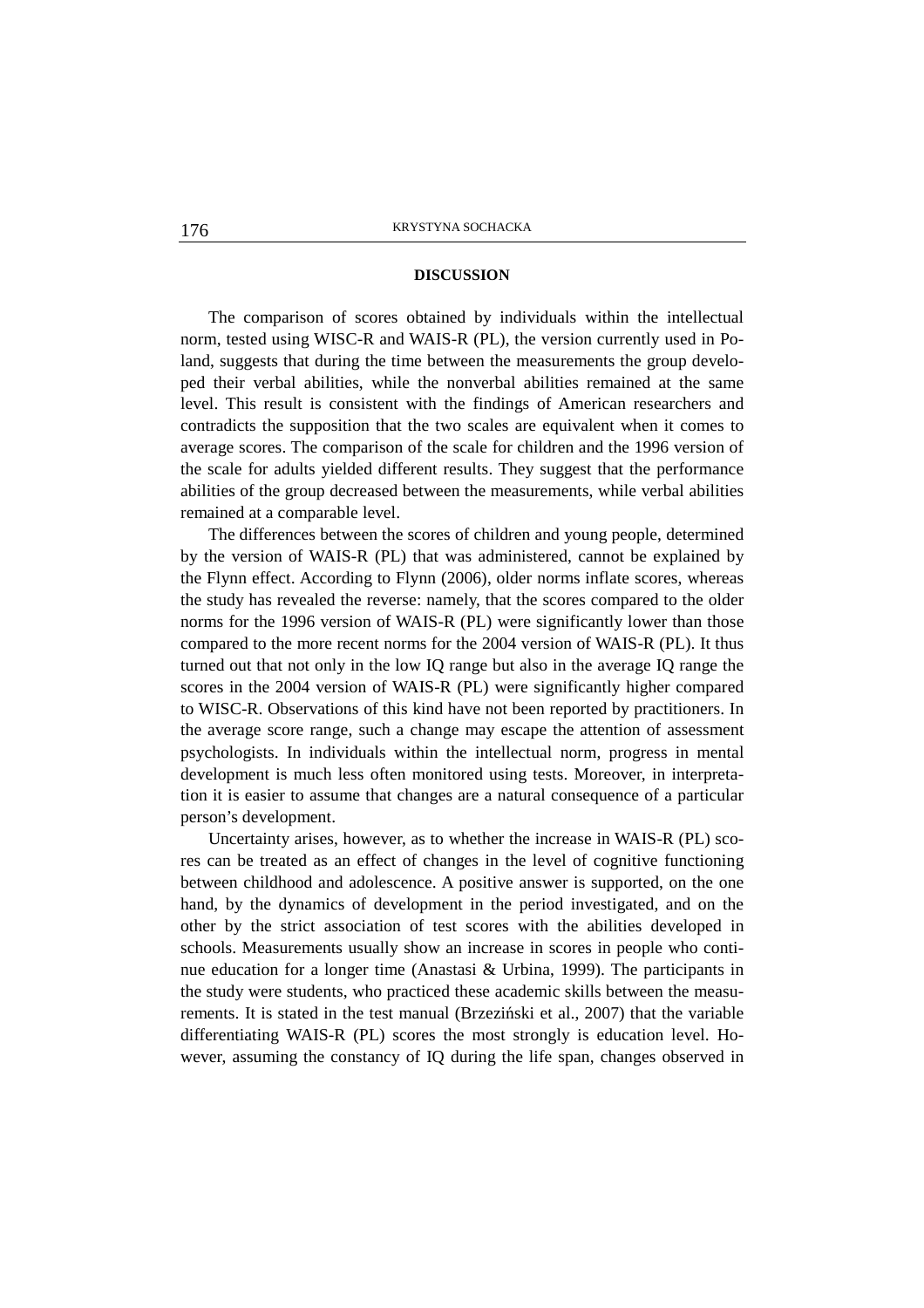the repeated test examination can also be attributed to the weakness of the measurement instruments.

The concept of IQ constancy relates to populations, not to individuals. Still, the question arises whether the practice of using the older, 1996 version of WAIS-R (PL) in a situation of a problematic discrepancy between the 2004 version of WAIS-R (PL) and WISC-R can be a justified practice. According to Anastasi and Urbina (1999), as long as the measure serves to formulate hypotheses, its use may be justified. In individual assessment, a psychologist has various kinds of data at his or her disposal – for example, data from observation or interview, which he or she combines with test scores to obtain a comprehensive picture of the examinee. This prevents excessive generalization of test scores and partly explains the insistence on using tests regardless of their psychometric properties. Interaction during examination provides the experienced assessment psychologist with considerably more information about the examinee's strong and weak points than IQ alone.

Relying on the psychometric criterion only can lead to simplifications or even to erroneous conclusions, as numerous authors point out. These authors acknowledge that tests are helpful in making a diagnosis, particularly at the preliminary stage, but it is full psychological and clinical examination that should be conclusive. The responsibility for the accurate use of a test rests with the person interpreting it, and the interpretation carries with it the responsibility for the consequences (Messick, 2005; *Standardy dla testów*, 2007). Anastazi and Urbina (1999) believe that to decide only on the basis of tests is to abuse them. Tests constitute just one source of data; they are not conclusive instruments, and decisions ought to be made by people.

Making Wechsler scales for measuring intelligence available to Polish psychologists is of invaluable importance to psychological assessment. The scales have been localized to the Polish cultural realities but they have retained the "spirit" of the original (Brzeziński et al., 1996, 2007) and, together with it, the problems signaled both by American researchers and by Polish psychologists. More recent and better versions of the tests will probably be free of these problems.

### **REFERENCES**

Anastasi, A., & Urbina, S. (1999). *Testy psychologiczne.* Warsaw, PL: Psychological Test Laboratory of the Polish Psychological Association.